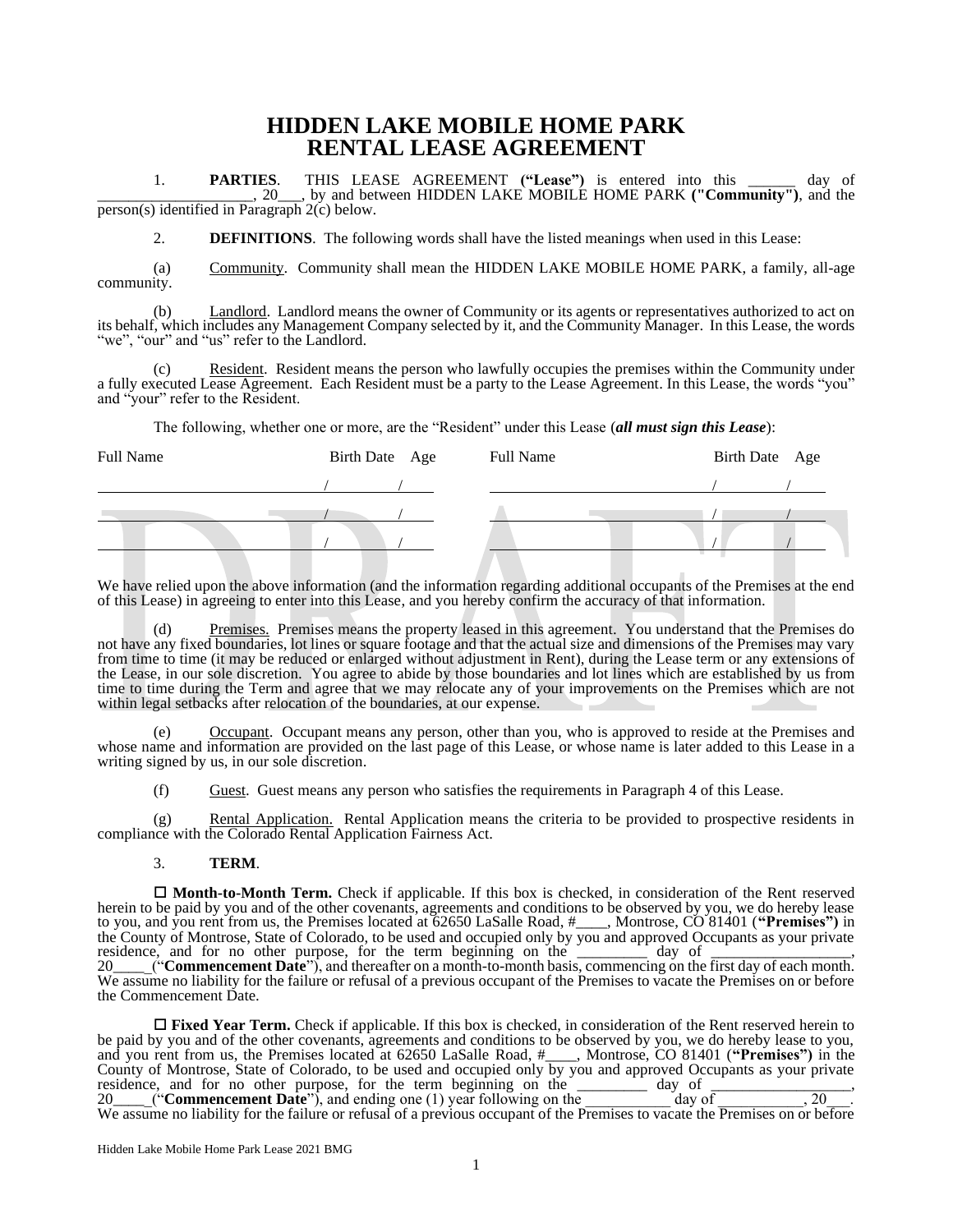the Commencement Date.

DESCRIPTION OF THE PARTIES/OCCUPANTS. This Lease is entered into by and between us and you only. Only the individuals identified as Resident in paragraph 2 above, and those identified as Occupants at the end of this Lease may occupy the Premises. No other person may occupy the Premises without our prior written approval, which we may withhold in our sole discretion. We have no obligation to accept, review or approve any application(s) for new or additional residents or occupants at the Premises who were not approved on the Commencement Date.

You may have guests at the Premises on the following terms: (i) so long as the total number of occupants, including the Guest(s), does not violate the terms of Paragraph 5 below; and (ii) so long as no individual is a Guest at the Premises in excess of 30 days in any calendar year; and (iii) so long as any guest who will visit the Premises in excess of 14 days in three months is registered as a guest at the Community Office on or before the first day of his/her visit; and (iv) so long as the guest is not a fugitive, a felon, a parolee, or a former resident or occupant of the Community who has been evicted from the Community.

You agree to personally occupy the Premises on a full-time basis throughout the term of the Lease, and agree that occupancy by any other person, including an Occupant, does not satisfy this requirement. You agree that your failure to comply with this occupancy requirement is a material breach of this Lease and is a basis for its termination.

**RESTRICTION ON TOTAL OCCUPANTS**. The number of persons residing on the premises shall not exceed two (2) persons per bedroom plus one (1), including any guest who stays longer than 14 days in a month, unless local, county, state or federal law or ordinances are more restrictive, in which case the most restrictive rule shall apply.

No person may reside at the Premises without first satisfying all qualification criteria then in effect in the Community. All Occupants of the Premises must independently qualify to reside in the Community by satisfying, among other requirements, a criminal background investigation. If any prospective resident or occupant fails or refuses to submit to such an investigation or does not otherwise satisfy the Community's then existing qualification criteria, he/she shall immediately vacate the Premises and the Community.

Prior to being accepted as a Resident, anyone intending to reside in the Community must deliver a fully completed Rental Application to the Community office. The Rental Application must be satisfactory to and approved by us in our sole discretion. If an authorized occupant becomes a fugitive, a felon, sex offender or a parolee during his or her tenancy, he/she must complete a new background check to determine if the offenses require the removal of the occupant from the community.

In the event an application is denied, Community will provide the prospective Resident with a written notice of the reasons for denial, specifying the specific failed screening criteria, pursuant to C.R.S. § 38-12-904.

**RENT**. You agree to pay to us monthly the following amounts via the electronic, automated or online payment method designated by Landlord, through, without limitation, automatic withdrawals, one-time payments or cash pay cards, and without notice, demand, abatement, deduction or offset. Payment may also be made at the community office via check, certified funds, or money order. **(We cannot accept cash payments. Payments made by this method may be rejected. Landlord's election to accept a check or money order shall not constitute a waiver of Landlord's right to demand subsequent payments to be made the electronic, automated or online payment method designated by Landlord).**

| Rent  | Initial Unit Rent (subject to increase)                  |
|-------|----------------------------------------------------------|
| Fees  | Pet Rent (subject to increase, as allowable by law)      |
|       | \$(to be determined monthly) Water (subject to increase) |
|       | \$(to be determined monthly) Sewer (subject to increase) |
|       | Trash (subject to increase)                              |
| Other |                                                          |
| Total | \$(to be determined monthly) Total Rent (per month)      |

Our acceptance of Rent from any person/entity other than you shall not establish any rights, interest or tenancy in or to the Premises in that person/entity. Notwithstanding the foregoing, we are not obligated to accept Rent other than from you.

All charges for damages, guest charges, site condition charges, utility charges, trash service charges, water and sewer charges, attorney fees, court costs, administrative charges and fees, insufficient funds charges, charges for service of notices and the costs and expenses of legal process, and any other charges identified in this Lease or in the Rules and Regulations, shall be deemed additional Rent due and payable with all monthly Rent. In addition, any and all charges or costs imposed by any local, state or federal statute, rule, ordinance or regulation in any way related to the Premises shall be assessed against you and deemed additional Rent due and payable with all monthly Rent.

7. **LATE CHARGES/INSUFFICIENT FUNDS FEES** Late fees will be assessed in conformity with all applicable law. All Rent is payable, in advance, without notice, demand, abatement, offset or deduction, via any payment method designated by Landlord, or before the first day of each month. Rent is considered late if not received after the first day of each month. Your obligation to pay Rent is an independent covenant. The late payment of Rent and other sums due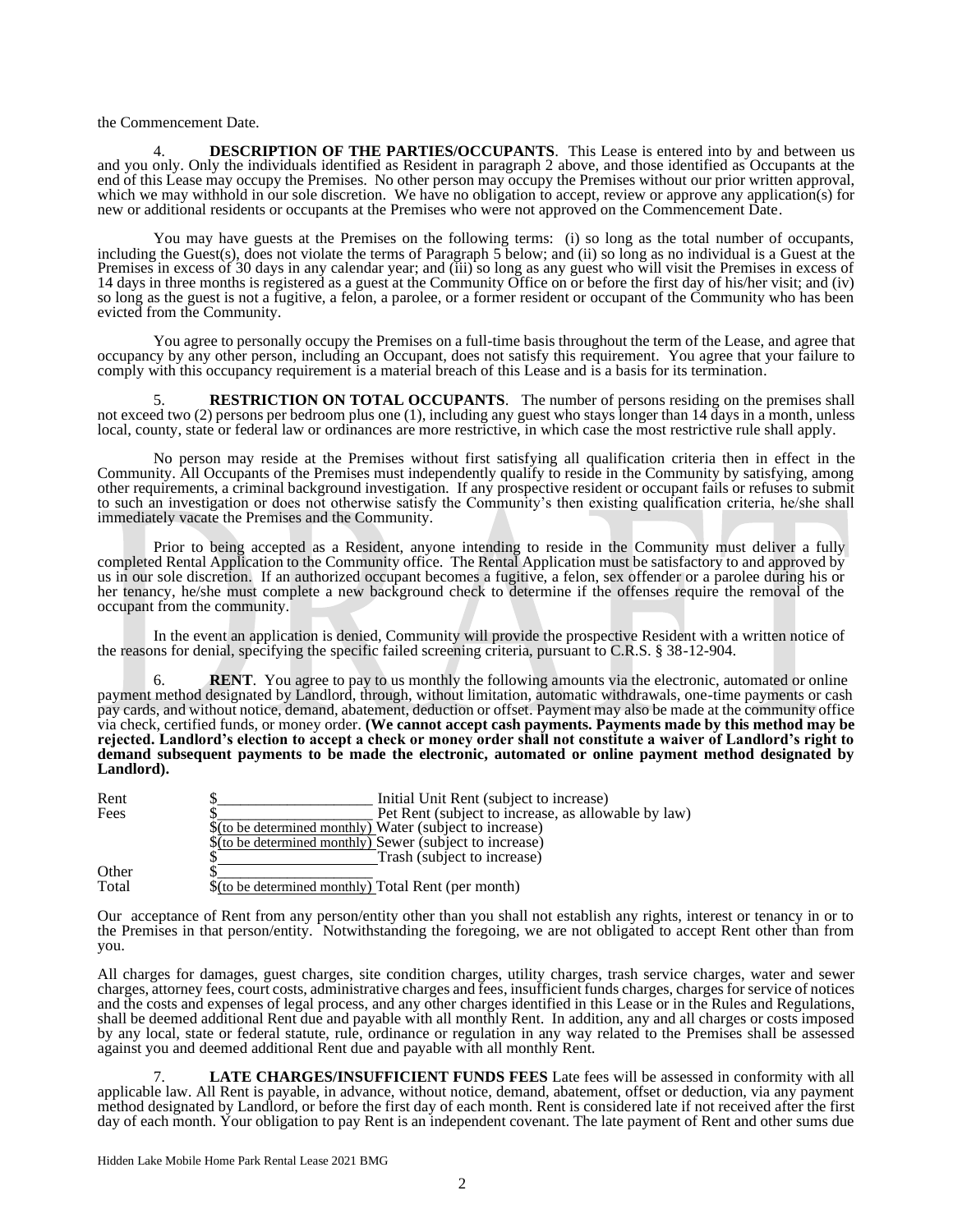from you will cause us to incur costs not contemplated by this Lease, the exact amount of which will be extremely difficult to ascertain. These costs include, but are not limited to, processing and accounting charges and late charges which may be imposed on us by the terms of any mortgage or trust deed covering the Premises. Rent, including additional Rent, must be received and fully paid before the close of business on the first day of the month. A late charge equal to \$50.00 or five (5) percent of your past due rent, whichever is greater, including additional Rent, will be assessed on the eleventh day of the month if a balance remains unpaid. If late payments continue on subsequent months, late fees will be charged once per month for the maximum allowed by applicable law. Tenant must also pay owner a N.S.F. Charge of \$35 for each check returned due to insufficient funds in Tenant's account or for any other reason the bank gives for returning a check.

Nothing in this paragraph obligates us to accept Rent after the first (1st) day of the month as allowable by law, nor do we waive any legal rights which may be available upon your default by inclusion of the late fee provision in this Lease. You agree to pay all legal expenses, including attorney fees, incurred by us in the eviction process and in the collection of Rent and other charges even if the matter settles before trial as allowable by law and pursuant to Section 9 of this lease.

Your failure to receive a Rent notice/invoice from us does not postpone, delay or discharge your obligation to timely and fully pay all amounts due under this Lease. If you do not receive an invoice or bill, it is your responsibility to determine the amounts due including, without limitation, by visiting or calling the Management Office.

8. **ATTORNEY FEES.** In the event the Landlord files a legal action due to any violation of state law (such as non-payment of rent) or breach of the Lease or breach of Community Rules and Regulations, Landlord shall be entitled to collect, in addition to any other amounts due, its attorneys' fees and costs. You agree to pay all legal expenses incurred by the Landlord in the eviction process (to collect rent and secure possession), to enforce the parties' Lease, or to enforce Community Rules and Regulations, even if the matter settles before trial. Landlord shall be deemed the prevailing party even if the matter settles before trial. Provided that, if Resident is not at fault, no such attorneys' fees and costs will be assessed. Attorneys' fees and costs which are due, including the cost of service of legal process, shall be deemed additional Rent, due and payable at the time Rent is due and payable, and if necessary, can be collected from Resident's security deposit.

9. **PARTIAL PAYMENTS/PAYMENTS AFTER TERMINATION**. Our acceptance of any payment from you or on your behalf after service of a legal notice, institution of a legal proceeding to enforce this Lease or entry of judgment in any such proceeding shall not be deemed a waiver of our rights under such notice or in such proceeding.

Accordingly, we may receive and collect, and you agree to pay, all sums of money due under the terms of this Lease without us waiving any of our rights. Our acceptance of money from you or on your behalf in such cases shall not reinstate, continue or extend the term of this Lease, or constitute a waiver of any breach of or default under this Lease, or negate any notice given to you prior to the acceptance of your payment. This Lease may be reinstated, continued or extended only by written agreement signed by us (our endorsement on and/or deposit of a check, money order or other form of payment shall not constitute our agreement, acquiescence or approval).

Any payment of less than the full amount of Rent for any month, regardless of endorsements or notations to the contrary in any accompanying correspondence, shall be deemed a partial payment, and not an accord and satisfaction. We are not required to accept partial payments and may reject partial payments in our sole and absolute discretion.

10. **UTILITIES AND SERVICES**. Your base water charge will be determined according to the usage reflected on the water meter at the Premises. Water usage will be billed \$3.50 per 1,000 gallons when usage exceeds 3,000 gallons. Water and sewer rates shall in all cases be calculated, and additional service and other charges shall be assessed in compliance with the laws of the State of Colorado. To the extent permitted by law, we may allocate charges for line loss, off-space and other consumption to you. The monthly trash service and recycling service charge ("**Trash Charge**") is included as rent. Management reserves the right to bill you for basic trash removal services at the Premises (excess use and special services rates may result in additional charges which shall be additional Rent). Management will provide reasonable written notice if Trash Charge billing is altered. The "**Services Fee**", charged to the extent permitted by law, reflects the costs incurred by us in the administration, metering, monitoring and billing of water and sewer charges in the Community. In addition, you agree to pay any other and further fees and charges now or hereafter assessed by any governmental or quasi-governmental entity affecting the Premises or the Community ("**Governmental Fees**"). Governmental Fees assessed without reference to a specific rental unit within the Community shall, as permitted by law, be apportioned among all residents and billed to you pro rata. The Services Fee, Governmental Fees, Trash Charge and all water/sewer charges shall be paid with and as Rent on the first day of each month after taking possession of the Premises and constitute additional Rent. If you dispute water/sewer usage, upon your written demand to us we will have the water meter at the Premises tested by a licensed plumber we select. If the test reveals no error in the meter which disfavors you, you agree to reimburse us for all costs incurred in the testing process, which costs will be billed to you as additional Rent. An invoice from the plumber who performs the inspection shall be conclusive evidence of the amount to be reimbursed by you to us. You are solely responsible for arranging and paying for other utility services to the Premises not provided by Landlord.

Community may, at its sole discretion, upon sixty (60) days' notice to Resident, elect to charge Resident for any of the utilities which have been previous been provided to resident that previously were provided without charge. Community, may, at its sole discretion, upon sixty (60) days' notice to Resident, may change the methodology of utilities to be charged, as permitted by law.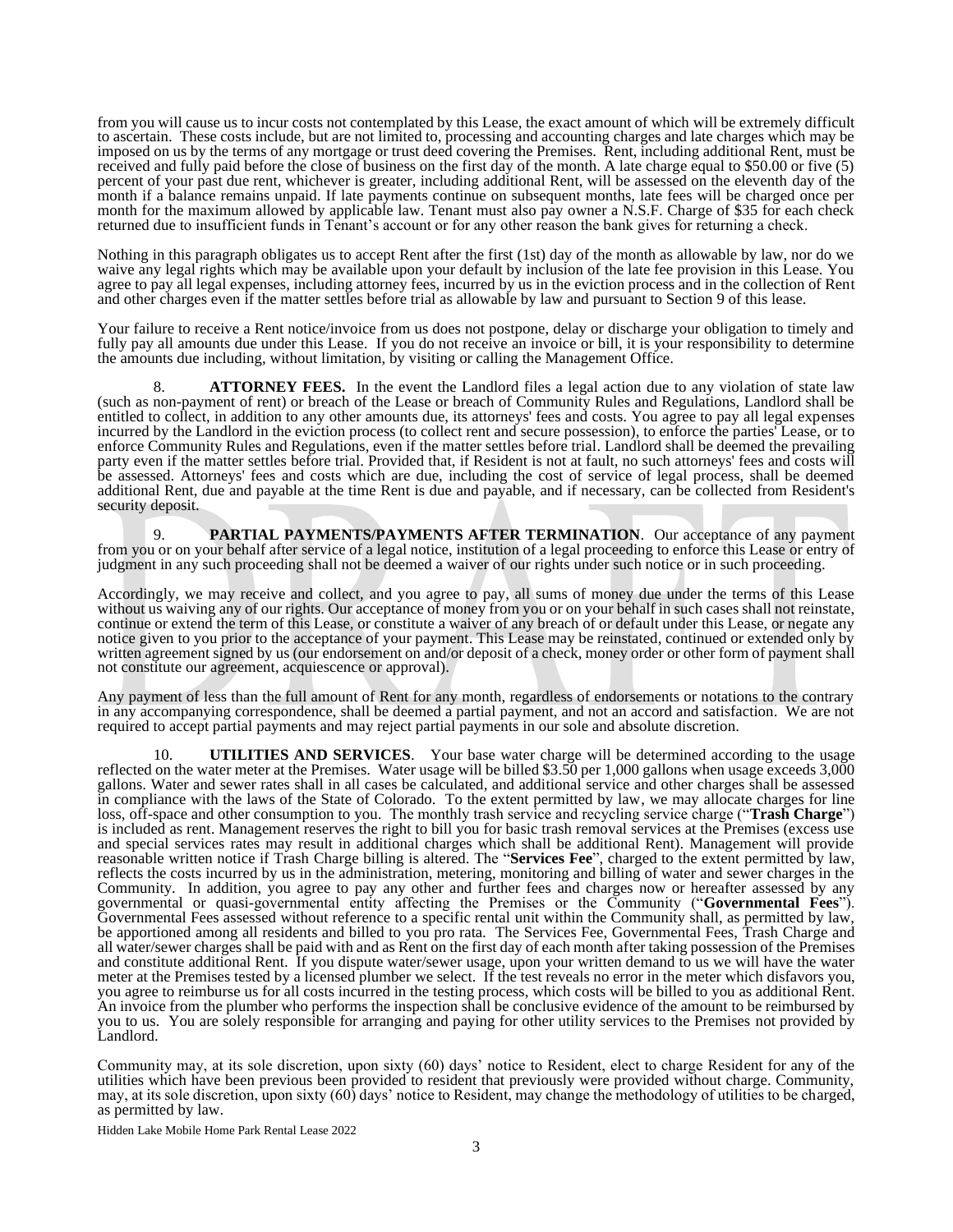11. **RENT INCREASES**. Rent may be increased by us upon sixty (60) days' written notice to you, or as otherwise permitted by law.

### 12. **SECURITY DEPOSIT**.

(a) You have placed a Security Deposit (deemed additional Rent) with us in the amount of \$\_\_\_\_\_\_\_\_\_\_\_\_\_\_. The Security Deposit may be deposited in an interest-bearing account and we may retain all interest earned thereon, as permitted by Colorado law.

(b) The Community may retain the Security Deposit for, among other reasons, nonpayment of rent, abandonment of the Premises, nonpayment of utility and other charges, repair work, cleaning contracted by us or you, payment of a re-letting fee, for our attorney fees, or for any other fee, cost or expense permitted by law and/or provided for under this Lease or the Rules and Regulations of the Community. Breach of the Lease and/or Rules does not cause a Security Deposit forfeiture. All monies retained from the Security Deposit will be identified and itemized on the Security Deposit Accounting Form sent to the resident at the last known address. To guarantee refunds are received, resident is urged to supply a forwarding address at the time he or she vacates the premises. Subject to these deductions, the Community will return the unused portion of the Security Deposit to the resident within 60 days after the premises have been vacated.

(c) All N.S.F. check charges, late charges, termination fees, uncollected damage charges, unpaid Rent and utility charges, administrative charges, attorney fees, court costs and similar charges will be considered additional Rent, and such charges will be automatically deducted from the Security Deposit.

(d) You cannot use the Security Deposit to pay Rent.

(e) We may, before the end of the Lease term, apply all or any portion of the Security Deposit to amounts due by you under the terms of this Lease and/or the Rules and Regulations. If the Security Deposit is so applied, within five (5) days after we give you a written demand you agree to deposit certified funds with us in an amount sufficient to fully restore the Security Deposit. Your failure to do so shall be deemed a failure to pay Rent.

Nothing herein shall be construed as a limitation upon our right to pursue claims for damages not specifically listed in this Lease or as a limitation on your liability for damages that may exceed the Security Deposit or any reletting fee.

**NOT A SECURITY COMMUNITY.** You acknowledge that the Community is not a "security" Community. We have not made any representations or warranties to you that the Community is secure from theft or other criminal acts. The fact that we conduct criminal background or other investigations at the time of residency application or thereafter does not establish in us the obligation or duty to do so. We have no duty to keep the Community free from persons with a criminal history of any sort including, without limitation, sex offenders. If, from time to time, we provide any security services, those services are only for the protection of our property and will not constitute an assumption by us of a duty to provide security for you. You acknowledge that we do not provide and have no duty to provide security services for your protection, for the protection of your property, or for the protection of Occupants and Guests. You assume all responsibility to protect your home, person, Occupants, Guests and property from injury, theft or other criminal acts that may be perpetrated by any resident or occupant of the Community (including guests of other residents) or other persons.

# 14. **PHYSICAL IMPROVEMENTS AND SERVICES**.

(a) Maintenance. Resident agrees to maintain the Premises in good condition including walls, appliances, carpeting, draperies, blinds, windows, and plumbing fixtures, (hereinafter referred to as "Improvements"). Resident acknowledges that all of the Improvements are in good and usable condition, with an indefinite useful life remaining, at the commencement of this lease except as noted on the Inspection Report. The Improvements in the Premises, including any carpet and floor coverings, would not have to be replaced in the foreseeable future due to ordinary wear and tear. If, upon the move out of the Resident, it is necessary to replace any Improvement due to damage by the Resident beyond normal wear and tear, Landlord may replace any Improvement and the Resident agrees to pay the full replacement cost regardless of the age or actual value of the Improvement at the beginning of this lease. In the event of damage to or failure of any Improvement in the Premises, Resident agrees to report the damage or failure to Landlord in writing as soon as practical. Landlord shall not be responsible for any inconvenience to Resident occasioned by the damage or failure, provided Landlord pursues the repair or replacement with reasonable diligence. Landlord's obligation to repair is separate from Resident's obligation to pay rent and Resident may not withhold rent pending repair or replacement of Improvements in the Premises.

Resident agrees to keep all areas of the Premises reasonably clean, sanitary and free from all accumulation of debris, filth, rubbish and garbage and shall insure appropriate extermination in response to the infestation of the rodents or vermin and shall insure an adequate number of appropriate receptacles for garbage and rubbish, which shall be kept in good repair by Resident.

Resident shall promptly notify the Landlord in writing of any damages or repairs needed to the Premises and shall be liable for any and all damages or repairs caused by the action or inaction of the Resident(s), their guests and/or invitees. Resident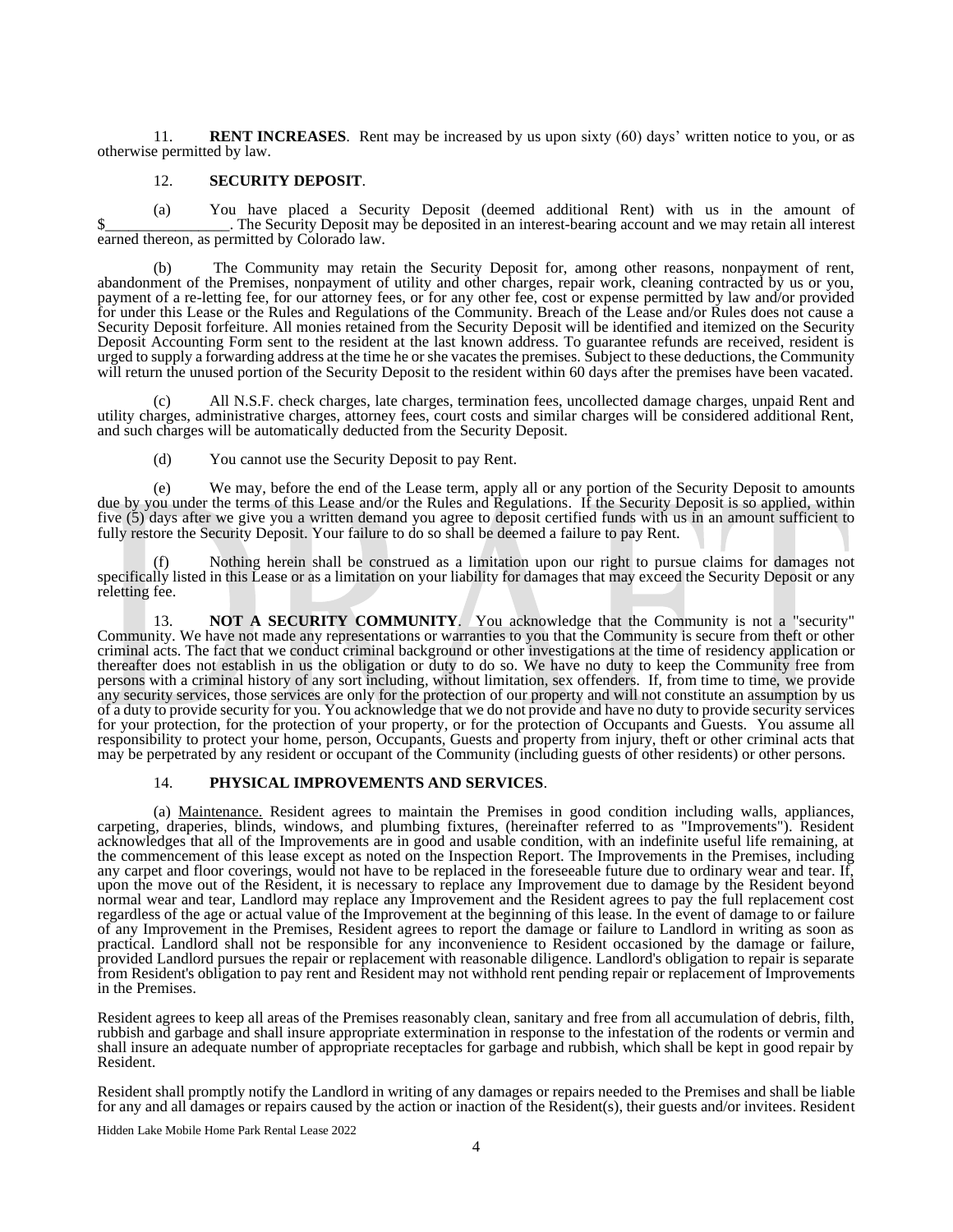shall be responsible for maintaining the Premises in the condition in which they were received, including liability for broken windows, doors and other portions of the Premises.

Resident agrees to cooperate with Landlord in remediating damages and shall not prevent or delay the Landlord from curing any condition for which the Landlord is responsible under the lease agreement and/or the law. Landlord is not liable for the actions or inactions of tenants in other units or of third parties not under the direction and control of the Landlord.

Hazardous Substances. You agree not to bring any hazardous substances into the Community or onto the Premises. You agree to give us immediate written notice of the release of any hazardous substance. The term hazardous substance includes, but is not limited to, any substance or waste which is, or in sufficient quantities or concentrations may be, harmful to human health or the environment due to flammability, toxicity, reactivity, or corrosiveness, or which is prohibited by law.

15. **CARE AND CONDITION OF PREMISES.** Resident shall use customary diligence in maintaining the Premises, and not damaging the Premises or the common areas of the community. Resident shall maintain the residence in a clean, sanitary, neat, safe, fit, habitable, and undamaged condition, shall not permit any unlawful or wasteful activity on the Premises, and shall comply with all applicable laws regarding public health and safety. Resident shall dispose of all ashes, rubbish, garbage and any other waste in a clean and safe manner on a regular basis. Resident must use plumbing fixtures and facilities, electrical, sanitary, heating, ventilating, air conditioning, and any other mechanical systems and appliances in a safe and reasonable manner, and in the manner and for the purposes for which they were designed. Without Community's prior written consent, Resident shall not make any alterations to the Premises, place stickers, deface or permit the defacing of any part of the Premises; use or install any shades, awnings or window guards; tamper with, install or remove any existing alarm systems, locks, air- conditionings units, space heaters, antennas, additional phone or cable TV outlets, satellite dishes or additional fixtures. Resident shall not drill any holes into the walls, woodwork, or floors of the Premises. If Resident makes or installs any decorations, alterations, additions, or fixtures without Community's prior written consent, Resident agrees to remove, correct, repair, or replace at Resident's expense. Unless authorized by statute or by Community's prior written consent, Resident shall not perform any repairs, painting, wallpapering, carpeting, electrical changes or modifications to electrical appliances, or otherwise alter the Premises in any manner. In order to prevent damage in the Premises and to the community, Resident shall at all times provide appropriate or reasonable climate control, ventilation, and lighting in the unit based on the circumstances to, among other things, retard and prevent mold and mildew in humid conditions and to avoid freezing pipes in cold weather. For similar reasons and others, Resident shall promptly notify Community of any air conditioning or heating malfunctions, visible moisture accumulation, mechanical, plumbing, or mold growth.

16. **IMPROVEMENTS**. No changes may be made to or upon the Premises without our prior written consent, which consent may be withheld in our sole discretion. Notwithstanding any written approval by us, you agree to indemnify, defend and hold us, the Landlord and the Community harmless from any liability or obligations of whatsoever kind or nature resulting from the construction and/or existence of an improvement and from liability or injury incurred on or about the improvement.

# 17. **TERMINATION OF TENANCY**.

(a) Tenancy in the Community may be terminated upon such grounds, with such notice and in such manner as is permitted under Colorado law and/or provided for under this Lease and the Rules and Regulations of the Community. You agree to return the Premises to us in a clean and rentable condition which shall include, without limitation, your removal of all other personal property from the Premises and Community. All personal property on the Premises are collectively referred to as the "**Personal Property**". You must complete all cleaning and repairs at the Premises within 48 hours of vacating the Premises, or termination of tenancy, whichever occurs first.

You shall be deemed to have abandoned all Personal Property if the Personal Property remains on the Premises for more than thirty (30) days after the first to occur of: (i) you vacating the Premises; (ii) the termination of the Lease for any reason; or (iii) the entry of an order for possession of the Premises in our favor by any court of competent jurisdiction.

You understand that we will assess, in addition to all other amounts due us, a re-letting fee equal to one month's Rent upon termination of possession, prior to termination of the lease if you move from the Community without first giving us a proper 30 day written notice to vacate. You will still be liable to us for the Rent for the Premises so long as any other Personal Property remains on the Premises even though you have provided us with a 30 day notice to vacate.

(e) Upon issuance of a writ of restitution, we may remove you from the Premises and elect: (i)to remove your Personal Property from the Premises to the curb; (ii) to store its contents on the Premises, and to change its locks (providing you access to the contents as required by law); or (iii) to dispose its contents and all other Personal Property as provided herein upon abandonment.

**ENTRY ONTO PREMISES.** We have the right to enter upon the Premises, including the home, for maintenance of utilities, for maintenance of and site condition work at the Premises when you fail to maintain and/or repair the Premises, and for the towing and/or disabling (by immobilizing or otherwise) of vehicles, at any reasonable time. We will make best efforts to provide you forty-eight (48) hours' notice when we intend to enter the premises. We may not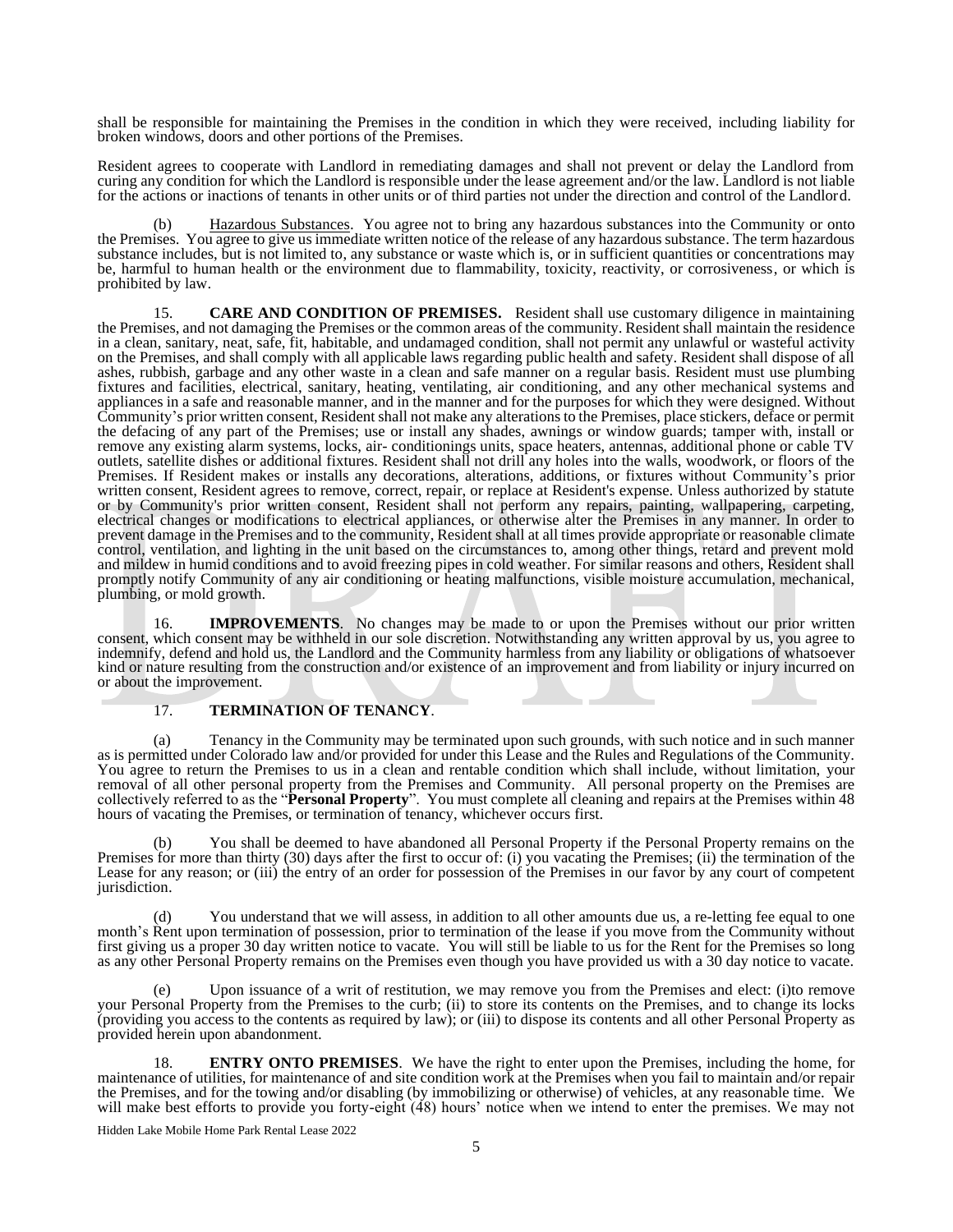provide notice in the event of emergency repairs. We may enter the Premises to perform inspections, to read meters, and to post or serve any notice under this Lease or pursuant to law. Further, if we reasonably believe the Premises presents any danger to persons or property (including to its occupants), we have your authorization to schedule inspections of the interior and/or exterior of the Premises by the governmental authority with jurisdiction to determine code compliance, and you agree to submit to all such inspections upon demand, to pay all inspection costs and to immediately make all required repairs at your sole cost and expense. In the event of any emergency or other incident in or at the Premises, or in the event you have abandoned the Premises, we shall have absolutely no duty to enter the Premises, no duty to report or to notify, and no duty to you or your property except to the extent the emergency is the result of our willful or wanton acts. Maintenance will enter the home every six (6) to eight (8) weeks for the purposes of changing furnace filters. Resident will receive forty-eight (48) hours' notice prior to entry onto the premises.

19. **PERMISSIBLE USE**. Except as may otherwise be provided in the Community's Rules and Regulations, your Premises shall be used solely and exclusively as your residence. Any other use, including but not limited to use of the Premises for business or commercial purposes constitutes a material violation of this Lease and the Rules and Regulations. Resident may not use the home as a short-term rental similar to, but not limited, AirBnB and VRBO.

20. **INDEMNITY AND HOLD HARMLESS**. You agree to indemnify, defend and hold us, the Landlord and the Community harmless of and from any claims, loss, damage, injury or breach of contract, of whatsoever kind or nature (including attorney fees, costs and expenses) resulting from your actions or failure to act and of and from the actions and failure to act of your agents, employees, family members, Occupants or Guests.

21. **HOLDING OVER**. Subject to Paragraph 3 hereof, if you remain in possession of the Premises with our permission after expiration of the term of this Lease and have not executed a new Lease Agreement, your continued possession shall be deemed a month-to-month tenancy terminable in accordance with the provisions of Colorado law and subject to the terms of this Lease.

22. **MEDIATION**. You agree that before you bring any claim or charge against us, the Landlord or the Community, or before you assert any counterclaim against us, the Landlord or the Community, that you will first try, in good faith, to settle your claim, charge or counterclaim by non-binding mediation in accordance with the rules of the American Arbitration Association, before resorting to litigation or other dispute resolution procedure. Your obligation to mediate shall not be a basis for the stay of any claim, counterclaim, action or proceeding of Landlord or the Community.

**OPPORTUNITY TO REMEDY**. We will **NOT** be in default of any of our obligations to you until after you have given us notice. You agree to give us immediate written notice of any alleged default detailing what you believe we need to do in order to fulfill our obligations. Your notice must be specific and clear and must be mailed to us (Paragraph 19) by either registered or certified mail (return receipt requested). We will have at least 90 days, or such longer period of time as is reasonably necessary after receipt of your notice, to address your concerns. If we address the matters raised in your notice within the time allotted, we will have no liability whatsoever to you for any expense, cost, injury or damage to you. If you fail to promptly give us written notice of an alleged default, or if you fail to give us reasonable opportunity to address the alleged default(s), we will have no liability to you for any expense, cost, damage or injury you suffer. If we fail to address your allegations within a reasonable time after receipt of the notice, but not less than 90 days, your claim(s) will then be subject to mediation under Paragraph 22 of this Lease.

**NON-LIABILITY OF MANAGEMENT**. Our obligations under this Lease do not constitute personal obligations of our, the Landlord's or the Management Company's individual employees, representatives, agents, partners, directors, officers, shareholders, members or managers. You agree to look solely to the Premises and to none other of our, the Landlord's or of the Management Company's assets for satisfaction of any liability in respect to this Lease. You will not seek recourse against our, the Landlord's or the Management Company's individual employees, representatives, agents, partners, directors, officers, shareholders, members or managers, or against any of their personal assets for satisfaction of any debt owed to you. You agree to look solely to the Premises in this regard.

25. **NO ACCORD AND SATISFACTION**. The receipt and retention by us of any payment tendered by you in connection with this Lease shall not constitute an accord and satisfaction, notwithstanding any accompanying statement, instruction or other assertions to the contrary, unless we expressly agree to an accord and satisfaction in a separate writing which we have signed. We may receive and retain any and all payments so tendered, notwithstanding any accompanying instructions by you to the contrary. We are entitled to treat any such payments as being received on account of any item or items of Rent, interest, expense or damage due to us in such amounts and in such order as we may determine in our sole discretion.

26. **NOTICES**. All notices required or permitted under the terms of this Lease (other than notices prescribed by statute which shall be effective as provided by Colorado law), must be in writing and shall be effective upon (a) personal delivery to the respective party, or (b) one (1) calendar day following depositing the same in the United States Postal Service, postage prepaid. Your address, for purposes of receiving notices, shall be the address of the Premises. In addition to the above, personal delivery to you can be accomplished by posting such notice on the Premises. Notices of default given by you to us must be sent to **both** the on-site manager and to HIDDEN LAKE MOBILE HOME PARK MOBILE HOME PARK at the address: 62650 LaSalle Road, Montrose, CO 81401. All other notices to Landlord shall be sent only to the on-site management office at the Community. The on-site address for the Community Manager is HIDDEN LAKE MOBILE HOME PARK MOBILE HOME PARK (Office), 62650 LaSalle Road, Montrose, CO 81401. Legal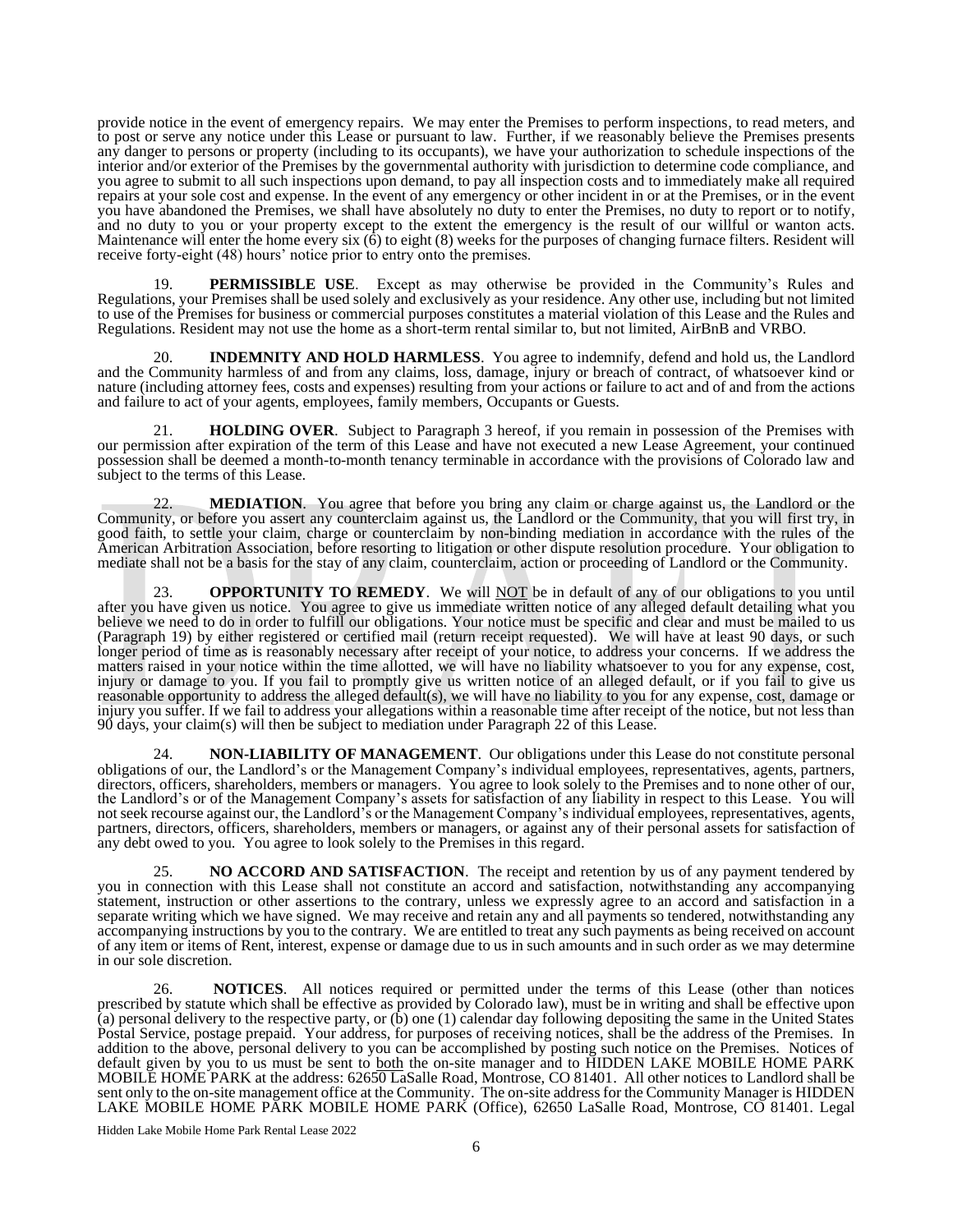notices shall be served at the Premises as required by Colorado law, and any agreement to provide notice elsewhere shall be ineffective.

#### 27. **MISCELLANEOUS**.

(a) Our waiver of, or our failure to take action because of any breach of a term, covenant or condition contained herein or because of the violation of any Community Rule or Regulation shall not in any way sanction any subsequent breach or violation. Our acceptance of Rent after a breach by you shall not be a waiver of that breach. All of your covenants herein and in the Rules and Regulations, and all of our rights to enforce them shall survive the expiration and/or termination of this Lease.

(b) In any action or proceeding to enforce the Lease or the Rules and Regulations, or in any action or proceeding in which we defend against any claim, counterclaim or charge by you, the prevailing party shall be awarded its reasonable attorney fees, costs and expenses. If a collection agency is hired to recover any amounts due to us by you, then reasonable collection costs, including attorneys' fees, shall be awarded to the prevailing party. The prevailing party in any appeal shall also be awarded its attorneys' fees, costs and expenses incurred in those proceedings. We shall be entitled to an award of our attorney fees incurred in any bankruptcy proceeding you may file or have filed against you. Our attorneys' fees, costs and expenses are due and payable by you as additional Rent.

Time is of the essence in this Lease. Each provision of this Lease is separate, distinct and individually enforceable. In the event any provision is declared to be unlawful or unenforceable, the legality and enforceability of all other provisions shall not be affected.

We may reasonably amend the Rules and Regulations which are a part hereof, upon sixty (60) days' written notice to you. You acknowledge that this Lease taken together with the Rules and Regulations of the Community, constitutes the entire agreement between the parties regarding the rental of the Premises. All negotiations or stipulations which preceded or accompanied the execution of this Lease and the Rules and Regulations are conclusively deemed to have been superseded by this Lease and the Rules and Regulations. All files and information provided to and/or kept by us with respect to you and your tenancy are our sole property.

Neither this Lease, nor the Premises, nor the tenancy in Community may be assigned by you without our prior written permission, which permission may be withheld in our sole discretion for any reason or for no reason. **You may not sublet the Premises.** Any assignment or subletting by you in violation of this paragraph will be null and void and shall be considered a material breach of this Lease for which we may elect to terminate the Lease. Except as limited by the prohibitions against assignment and subletting herein, this Lease shall be binding upon and shall inure to the benefit of the parties hereto, their heirs, assigns and successors in interest.

You agree by signing this Lease that you have carefully inspected the Premises, the surrounding neighborhood, and all of the Community's services and facilities and have found them to be acceptable, in good repair, and you accept them as they are. You have completed your own investigation of the Community, the neighborhood, and the Community's services and facilities, if any, and have not relied upon any representation by us or by any of our agents in making your decision to enter into this Lease.

You agree that the Rules and Regulations of Community (as the same may be modified or amended from time to time) are an integral part of this Lease Agreement and are incorporated herein by this reference. A default under the Rules and Regulations shall be a default under this Lease. In the event of a conflict between the provisions of this Lease and those contained in the Rules and Regulations of the Community, the provisions contained in the Rules and Regulations of the Community shall govern.

In the event that this Lease is signed as Resident by more than one person, then the liability of the persons signing shall be joint and several. Your promises, covenants and agreements contained in this Lease and in the Rules and Regulations shall survive the termination of this Lease. *Whenever by the terms of this Lease, our approval or consent is required, our approval or consent may be withheld in our sole and absolute discretion*. Every reference to you in this Lease includes you and your agents, contractors, invitees, licensees, guests, other occupants, representatives, heirs, successors and assigns.

At all times during the term of the Lease (and all renewal terms), you agree to maintain in full force and effect a renter's insurance policy with liability coverage of at least \$100,000.00 per occurrence and have Hidden Lake Mobile Home Park listed as an Interested Party with a third-party insurance company. Prior to receiving possession of the premises, Resident agrees to provide a copy of the policy declarations page as evidence of coverage and to keep coverage in place during the term of the Rental Agreement and any subsequent renewals and will not terminate coverage until Resident vacates the property.

(j) The use, possession, cultivation, growth, manufacture, delivery, dispensation, promotion, storage or sale of marijuana, marijuana-related products, and the use, possession, cultivation, growth, manufacture, delivery, dispensation, promotion, storage or sale of any drug (including, without limitation, any synthetic drug) or other substance which is illegal under either local, state or federal law on the Premises or in the Community are strictly prohibited, as is the manufacture, promotion, sale, dispensation, storage or use of drug-related paraphernalia, and shall constitute a material breach under the terms of, and are agreed to be grounds to immediately terminate your Lease.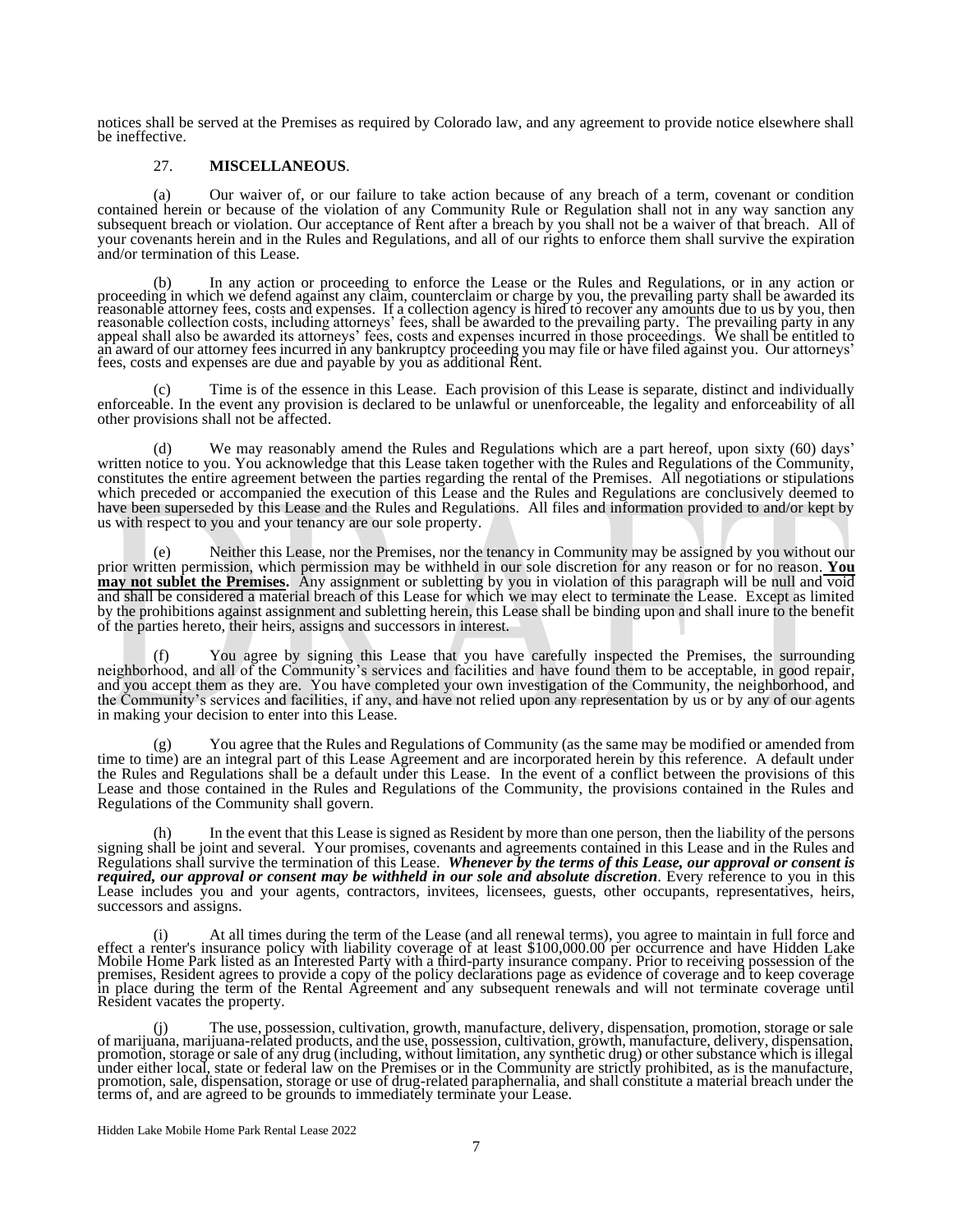(k) **It is mutually agreed that the parties hereto shall and they do each hereby waive their respective rights to trial by jury in any action, proceeding or counterclaim brought by either of the parties hereto against the other on any matters whatsoever arising out of, resulting from or in any way related to or connected with the Lease and/or the Rules, the relationship of landlord and tenant, your use or occupancy of the Premises, and any emergency statutory or any other statutory remedy.**

(l) In the event the Resident seeks protection under the federal bankruptcy law or is otherwise determined to be a debtor under the federal bankruptcy law or other law affecting creditors' rights, Resident must provide Community with at least five (5) days prior written notice of such action or determination.

UNDERSIGNED RESIDENT(S) HAVE READ THIS LEASE THOROUGHLY AND BY SIGNING YOU ACKNOWLEDGE AND AGREE TO ALL ITS TERMS AND CONDITIONS. FURTHER, THE UNDERSIGNED ACKNOWLEDGE THAT WE ADVISE YOU (S) TO HAVE YOUR OWN LEGAL COUNSEL REVIEW THIS LEASE AND PROVIDE YOU WITH ADVICE CONCERNING THE TERMS CONTAINED HEREIN.

| DATED this $\_\_\_\_\_$ day of $\_\_\_\_\_\_\_$ , 20 $\_\_\_\_\$ |                                     |
|------------------------------------------------------------------|-------------------------------------|
| <b>RESIDENT:</b>                                                 | <b>LANDLORD:</b>                    |
| Print Full Name                                                  | <b>Hidden Lake Mobile Home Park</b> |
| Signature<br>Print Full Name<br>Signature                        | By:<br><b>Resident Manager</b>      |
| Print Full Name<br>Signature                                     |                                     |

# **Additional persons who will reside on the Premises** (No signature required, print name):

| <b>OCCUPANT</b> (Full Name) | <b>OCCUPANT</b> (Date of Birth) | AGE (at Signing) |
|-----------------------------|---------------------------------|------------------|
|                             |                                 |                  |
|                             |                                 |                  |
|                             |                                 |                  |
|                             |                                 |                  |
|                             |                                 |                  |
|                             |                                 |                  |

Hidden Lake Mobile Home Park Rental Lease 2022 **EQUAL HOUSING OPPORTUNITY:** WE DO BUSINESS IN ACCORDANCE WITH THE STATE AND FEDERAL FAIR HOUSING LAWS. IT IS ILLEGAL TO DISCRIMINATE AGAINST ANY PERSON BECAUSE OF RACE, COLOR, RELIGION, SEX, SEXUAL ORIENTATION, HANDICAP OR DISABILITY, FAMILIAL STATUS, SOURCE OF INCOME, NATIONAL ORIGIN, ANCESTRY OR FOR ARBITRARY REASONS UNDER STATE LAW – DISCRIMINATORY ACTIONS OF THE MANAGEMENT, TENANT(S), RESIDENT(S), GUEST(S) OR OTHERS MAY BE REPORTED TO OWNER'S AGENTS, OR THE DEPARTMENT OF FAIR EMPLOYMENT AND